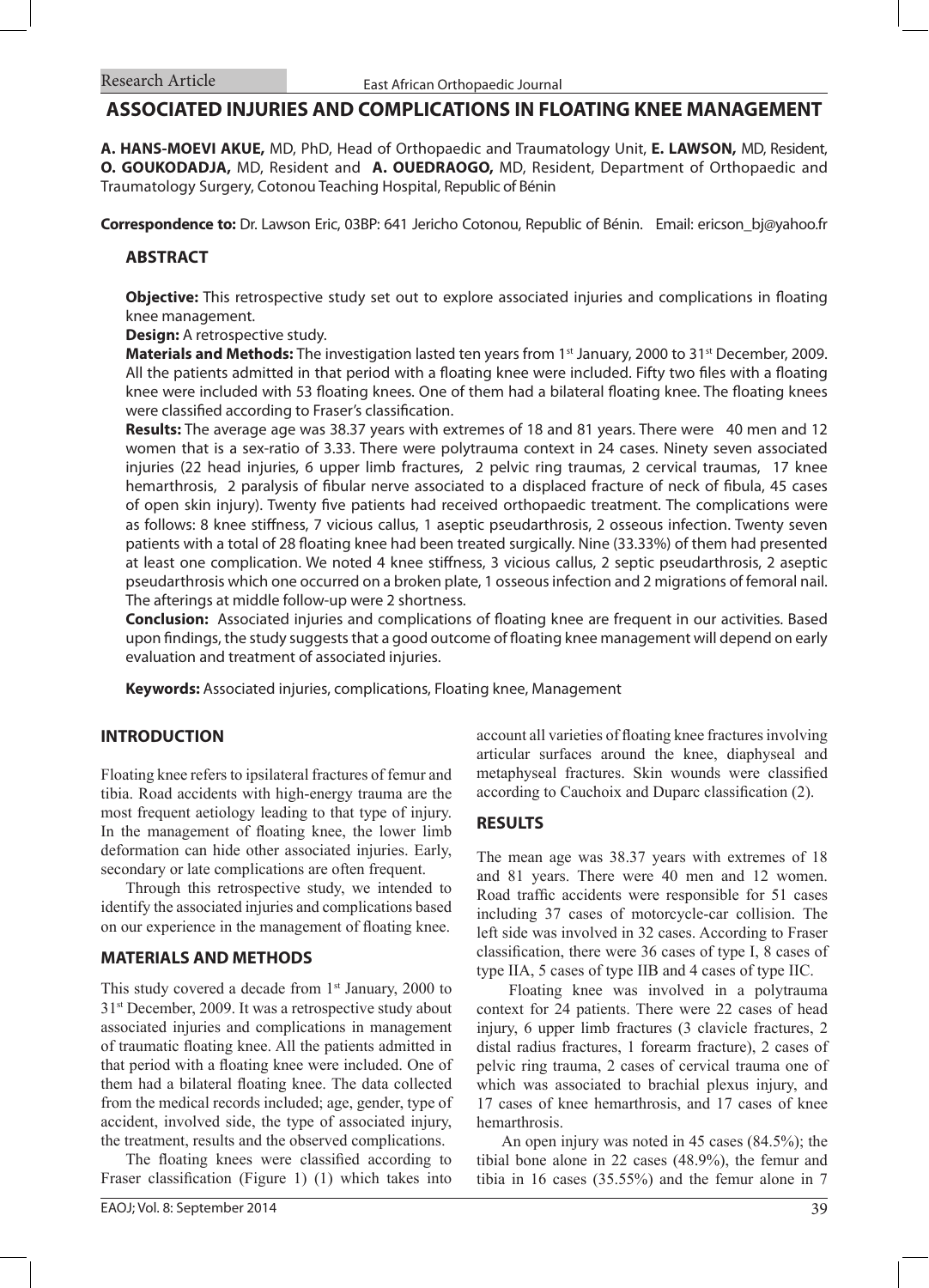cases (15.55%). According to Cauchoix and Duparc classification, there were type I 11 cases (18.03%), type II 30 cases (49.18%) and type III 20 cases (32.79%). Moreover, 2 cases of fibular nerve paralysis were recorded and were associated with a displaced fibular neck fracture. In one of the cases, acute compartment syndrome of the leg occurred.

Orthopaedic treatment was carried out in 25 cases. There were 18 complications. These were as follows; 8 knee stiffness, 7 vicious callus, 1 aseptic pseudarthrosis, 2 osseous infection. Surgical treatment was used for 27 patients with a total of 28 injuries (Table 1). With regard to the femoral bone, 14 cases involved intramedullary fixation by Kuntscher nail while 14 cases involved extramedullary fixation with condylar plate and femoral plate. With regard to tibia bone,11 cases involved intramedullary fixation by Kuntscher nail and 4 cases involved extramedullary fixation by plate. An external fixator had been used in 3 cases.

Nine (33.33%) of 27 patients who had been treated surgically presented with at least one complication. There were 14 complications that is an average of 1.76 complications for each patient. The following were recorded; 4 knee stiffness, 3 vicious callus, 2 septic pseudarthrosis, 2 aseptic pseudarthrosis which one occurred on a broken plate, 1 osseous infection and 2 migrations of femoral nail. The afterings at middle follow-up were 2 shortness. One occurred in a patient who presented a femoral and tibial septic pseudarthrosis and the other in a patient receiving orthopaedic management of leg fracture.

# **Figure 1** *Floating knee according to Fraser classification*



Type I: both fractures involve the shaft without articular involvement of the knee. Type II: articular involvement of the knee Type IIa: tibia fractures Type IIb: intercondylar fractures (T or Y fractures) of the inferior extremity of the femur

Type IIc: both sites are articular

**Table 1** *Orthopaedic treatment*

| Type of surgical management          | No. |
|--------------------------------------|-----|
| Femoral nail                         | 14  |
| Femoral plate/Femoral condylar plate | 14  |
| Tibia nail                           | 11  |
| Tibia screw plate                    |     |
| Tibia external fixator               |     |
|                                      |     |

## **DISCUSSION**

Floating knee is due to high-energy trauma which often affects other parts of the body (head, chest, abdomen). Twenty four cases of polytraumatism have been found in our study. Zrig *et al*.(3) and Shiedts *et al.* (4) have reported respectively 59% and 100% of polytraumatism. No death was registered. However, other studies have reported a mortality rate from 5.6% to  $15\%$   $(3, 5 - 7)$ .

The association with head injury is relatively frequent according to Rethnam *et al.* (8) with 3 cases in 29 patients, and Pietu *et al*. (9) with 37.8%. There is a high risk of pulmonary complications in case of cerebral injuries. This risk is reduced if the surgical treatment occurred within the 24 hours in patients with head injury (10). If there is a fluctuating conscious level, the right attitude must be to do a computer scan of the brain. If an intracranial haematoma is diagnosed, neurosurgery management is required before the stabilization of fractures.

Studies by Behrman *et al*. (11) and Riska *et al*. (12) reported that pulmonary complications (fat embolism, pneumonia and adult respiratory distress syndrome) rate is reduced in case of early surgical stabilization of both fractures. In front of floating knee which is due to high-energy trauma, systematical abdominal clinical assessment is required. If abdominal injury is suspected, an echography or better an abdominal scan is indicated.

Few studies in literature mention associated injuries. We registered 6 upper limb fractures (3 clavicles fractures, 2 distal radius fractures, 1 forearm fracture). Rethnam *et al*. (8) found 5 upper limb fractures (4 humerus fractures and 1 forearm fracture) in 29 patients in a study on impact of associated injuries in floating knee. Piètu *et al*. (9) in a retrospective multicentric study found 68% of associated fractures of other limbs. The pelvic ring injuries is infrequent. Indeed, Elmrini *et al.* (13), Zrig *et al.* (3) have respectively found 1 case of acetabulum fracture in 18 floating knees and 2 cases in 39 floating knees.

An articular knee swelling must lead to search ligaments injuries. The literature reports several studies on the association of ligaments injuries of knee (5,14,15). A good outcome after treatment of the floating knee is associated to appropriate management